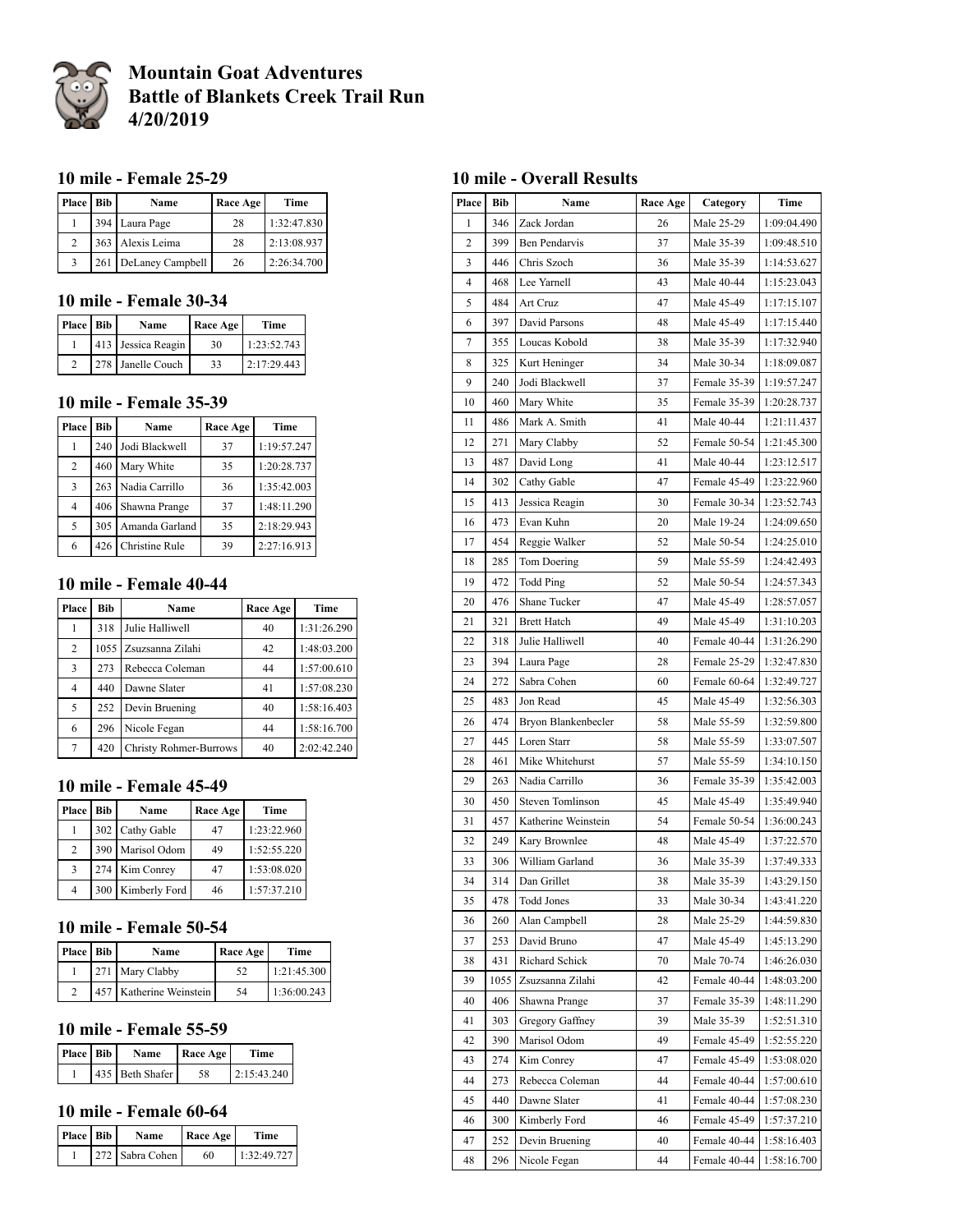#### **10 mile - Female 65-69**

| <b>Place Bib</b> | Name                    | <b>Race Age</b> | Time        |
|------------------|-------------------------|-----------------|-------------|
|                  | 268 Jacqueline Childers | 66              | 2:25:25.183 |

#### **10 mile - Male 19-24**

| Place Bib | <b>Name</b>   | Race Age | Time        |
|-----------|---------------|----------|-------------|
|           | 473 Evan Kuhn | 20       | 1:24:09.650 |

#### **10 mile - Male 25-29**

| Place Bib | Name              | Race Age | Time        |
|-----------|-------------------|----------|-------------|
|           | 346 Zack Jordan   | 26       | 1:09:04.490 |
|           | 260 Alan Campbell | 28       | 1:44:59.830 |

#### **10 mile - Male 30-34**

| Place Bib | Name              | Race Age | Time        |
|-----------|-------------------|----------|-------------|
|           | 325 Kurt Heninger | 34       | 1:18:09.087 |
|           | 478 Todd Jones    | 33       | 1:43:41.220 |

#### **10 mile - Male 35-39**

| Place          | <b>Bib</b> | Name             | Race Age | Time        |
|----------------|------------|------------------|----------|-------------|
|                | 399        | Ben Pendarvis    | 37       | 1:09:48.510 |
| 2              | 446        | Chris Szoch      | 36       | 1:14:53.627 |
| 3              | 355        | Loucas Kobold    | 38       | 1:17:32.940 |
| $\overline{4}$ | 306        | William Garland  | 36       | 1:37:49.333 |
| 5              | 314        | Dan Grillet      | 38       | 1:43:29.150 |
| 6              | 303        | Gregory Gaffney  | 39       | 1:52:51.310 |
| 7              | 342        | Jermaine Johnson | 38       | 2:18:12.137 |

### **10 mile - Male 40-44**

| <b>Place</b> | Bib | Name               | Race Age | Time        |
|--------------|-----|--------------------|----------|-------------|
|              |     | 468 Lee Yarnell    | 43       | 1:15:23.043 |
| 2            |     | 486 Mark A. Smith  | 41       | 1:21:11.437 |
| 3            |     | 487 David Long     | 41       | 1:23:12.517 |
| 4            |     | 282 Clayton Denton | 40       | 2:02:58.690 |

### **10 mile - Male 45-49**

| Place          | <b>Bib</b> | Name                    | Race Age | Time        |
|----------------|------------|-------------------------|----------|-------------|
| 1              | 484        | Art Cruz                | 47       | 1:17:15.107 |
| $\overline{2}$ | 397        | David Parsons           | 48       | 1:17:15.440 |
| 3              | 476        | Shane Tucker            | 47       | 1:28:57.057 |
| $\overline{4}$ | 321        | <b>Brett Hatch</b>      | 49       | 1:31:10.203 |
| 5              | 483        | Jon Read                | 45       | 1:32:56.303 |
| 6              | 450        | <b>Steven Tomlinson</b> | 45       | 1:35:49.940 |
| 7              | 249        | Kary Brownlee           | 48       | 1:37:22.570 |
| 8              | 253        | David Bruno             | 47       | 1:45:13.290 |

# **10 mile - Male 50-54**

| Place Bib      | Name              | Race Age | Time        |
|----------------|-------------------|----------|-------------|
|                | 454 Reggie Walker | 52       | 1:24:25.010 |
| $\overline{c}$ | 472 Todd Ping     | 52       | 1:24:57.343 |
| 3              | 266 Kevin Chalk   | 53       | 2:02:51.540 |

| Place | <b>Bib</b> | Name                          | Race Age | Category     | Time        |
|-------|------------|-------------------------------|----------|--------------|-------------|
| 49    | 420        | <b>Christy Rohmer-Burrows</b> | 40       | Female 40-44 | 2:02:42.240 |
| 50    | 266        | Kevin Chalk                   | 53       | Male 50-54   | 2:02:51.540 |
| 51    | 282        | Clayton Denton                | 40       | Male 40-44   | 2:02:58.690 |
| 52    | 374        | William McAllister            | 56       | Male 55-59   | 2:04:30.487 |
| 53    | 392        | Randy Owen                    | 60       | Male 60-64   | 2:04:50.827 |
| 54    | 363        | Alexis Leima                  | 28       | Female 25-29 | 2:13:08.937 |
| 55    | 462        | Jay Whitney                   | 62       | Male 60-64   | 2:14:19.780 |
| 56    | 333        | Robert Huber                  | 63       | Male 60-64   | 2:14:51.620 |
| 57    | 435        | <b>Beth Shafer</b>            | 58       | Female 55-59 | 2:15:43.240 |
| 58    | 278        | Janelle Couch                 | 33       | Female 30-34 | 2:17:29.443 |
| 59    | 342        | Jermaine Johnson              | 38       | Male 35-39   | 2:18:12.137 |
| 60    | 305        | Amanda Garland                | 35       | Female 35-39 | 2:18:29.943 |
| 61    | 382        | George Myers                  | 60       | Male 60-64   | 2:22:50.933 |
| 62    | 268        | Jacqueline Childers           | 66       | Female 65-69 | 2:25:25.183 |
| 63    | 261        | DeLaney Campbell              | 26       | Female 25-29 | 2:26:34.700 |
| 64    | 426        | Christine Rule                | 39       | Female 35-39 | 2:27:16.913 |